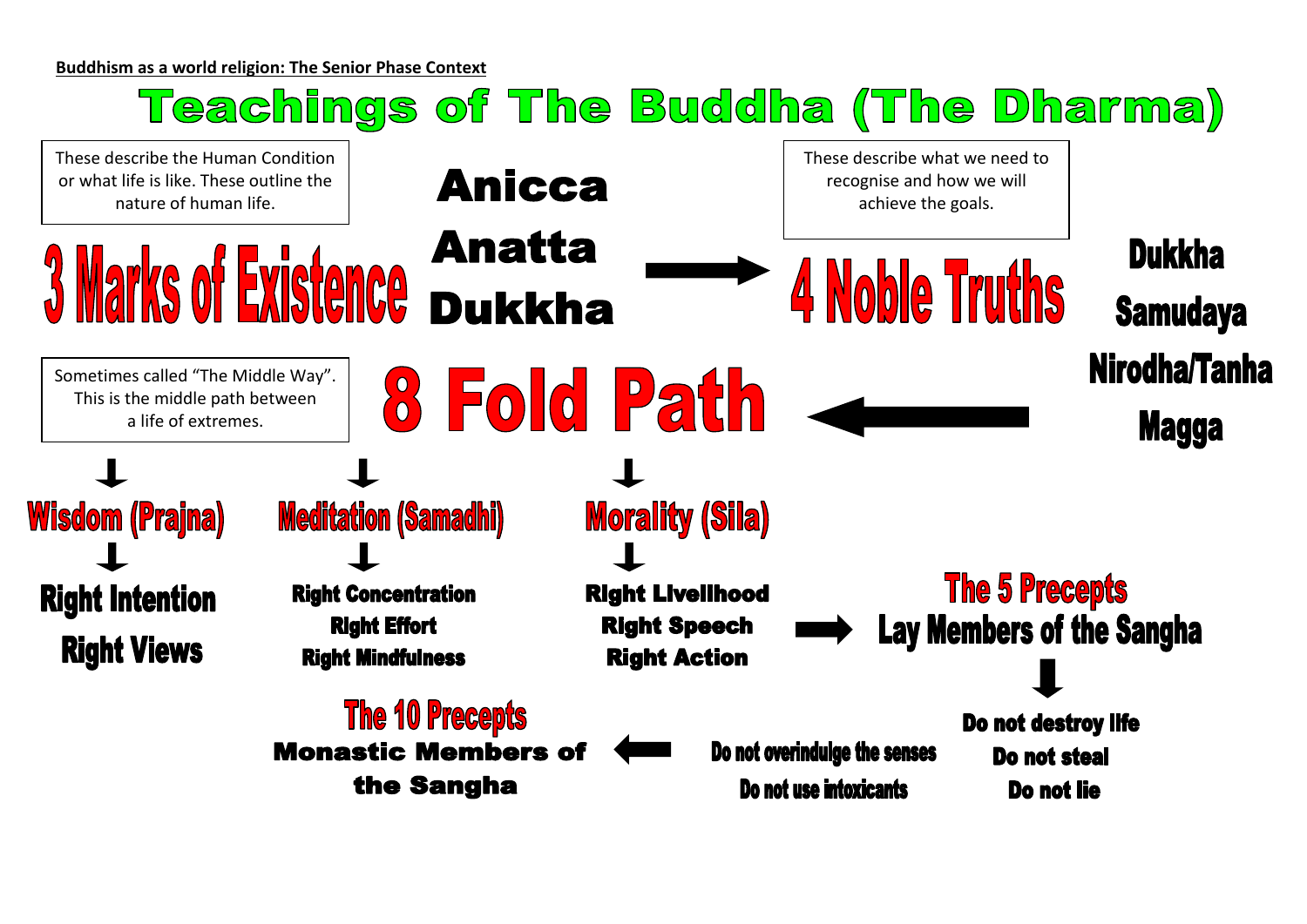#### **Introduction**

Buddhism is named after the title given to its founder, **Siddhatta Gautama** – the Buddha. He was born in Kapilavastu in Northern India in about 563 BCE and died at the age of 80 in about 483 BCE. The exact dates are unknown, but perhaps all we need to know is that he lived for about eighty years sometime between the sixth and eighth centuries BCE. The religion of Buddhism was spread from India to Sri Lanka and Thailand by its early followers. The form of Buddhism which exists in these countries today is known as **Theravada** (the Teachings of the Elders) and resembles the earliest forms of the religion. Buddhism itself died out in India for many centuries, although it has now regained popularity with some groups in India.

When Theravada Buddhism was taken into Northern Asia it underwent many adaptations, as it tried to make itself relevant to the people living in these areas. Buddhism spread into China, Vietnam, Korea, Japan, Mongolia, Bhutan and Tibet. Today this Buddhism is referred to as **Mahayana** (the Greater Vehicle) and contains many different branches or schools, including Pure Land, Nichiren Shosu, Yoga Cara, Zen Tendai and Tibetan. This last school is sometimes considered to be a different form of Buddhism in its own right and is called Vajrayana.

Buddhism became more widely known in the west during the twentieth century. Members of many of the different schools of Buddhism established links with western countries and attracted new followers. Two of the best known communities in Britain are the Theravada Forest Hermitage viharas in Warwickshire, Middlesex and Hampshire and the Samye Ling Tibetan vihara in Eskdalemuir, Dumfriesshire. In addition, the formation of the Friends of the Western Buddhist Order (FWBO) by Sangarasita – a British-born Theravada-ordained monk – has made the teachings and practices of Buddhism easier for many western people to understand and follow. FWBO communities exist throughout Britain.

Buddhism is now an international religion with over 300 million followers worldwide.

Use the weblinks to complete a mindmap about the basics of Buddhism.

<http://www.bbc.co.uk/religion/religions/buddhism/ataglance/glance.shtml> <http://buddhanet.net/e-learning/5minbud.htm>

Use the weblink to write an explanation of the key fundamentals of Buddhist teaching.

<http://www.thebuddhistsociety.org/about-buddhism-2/fundamental-teachings/>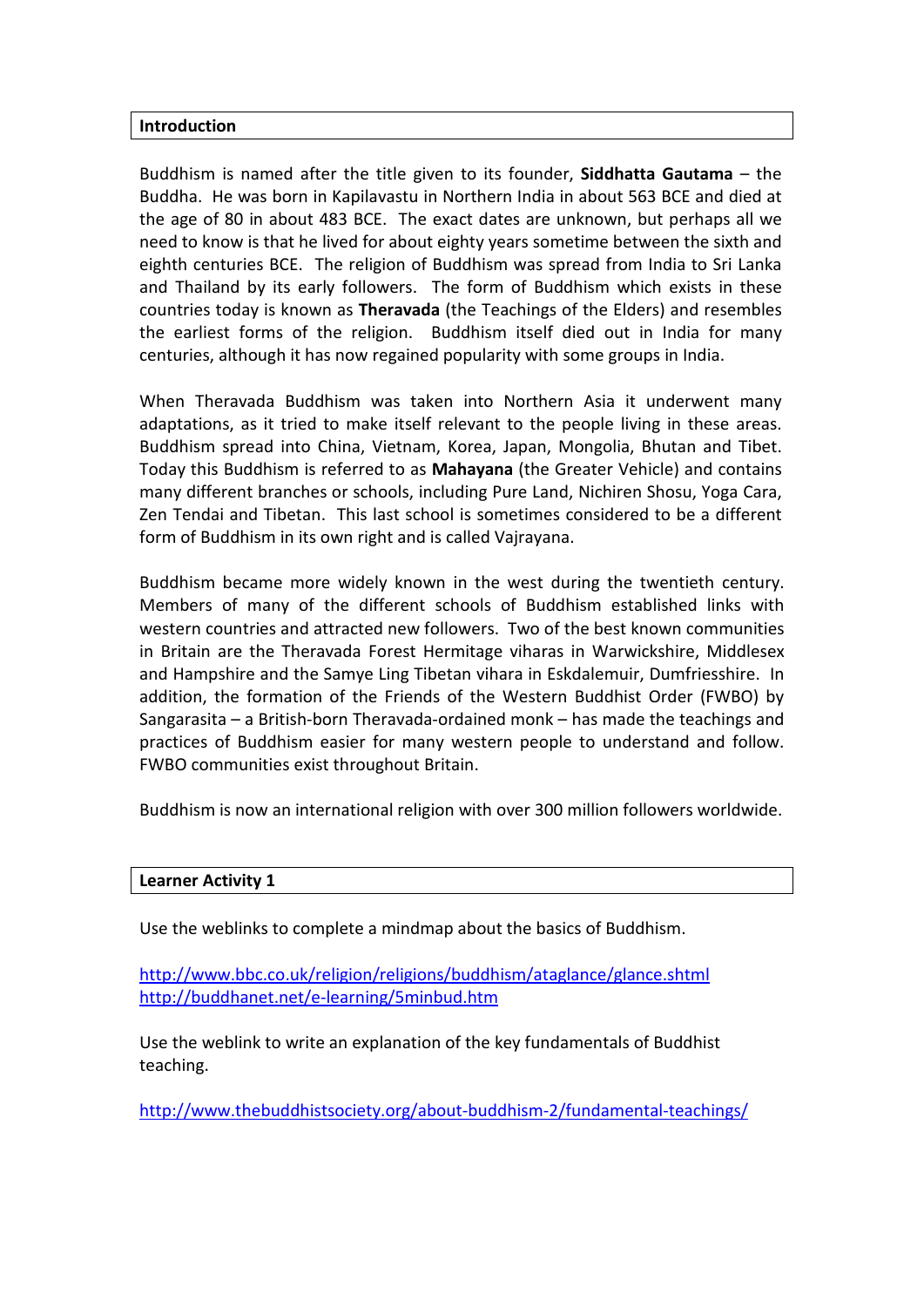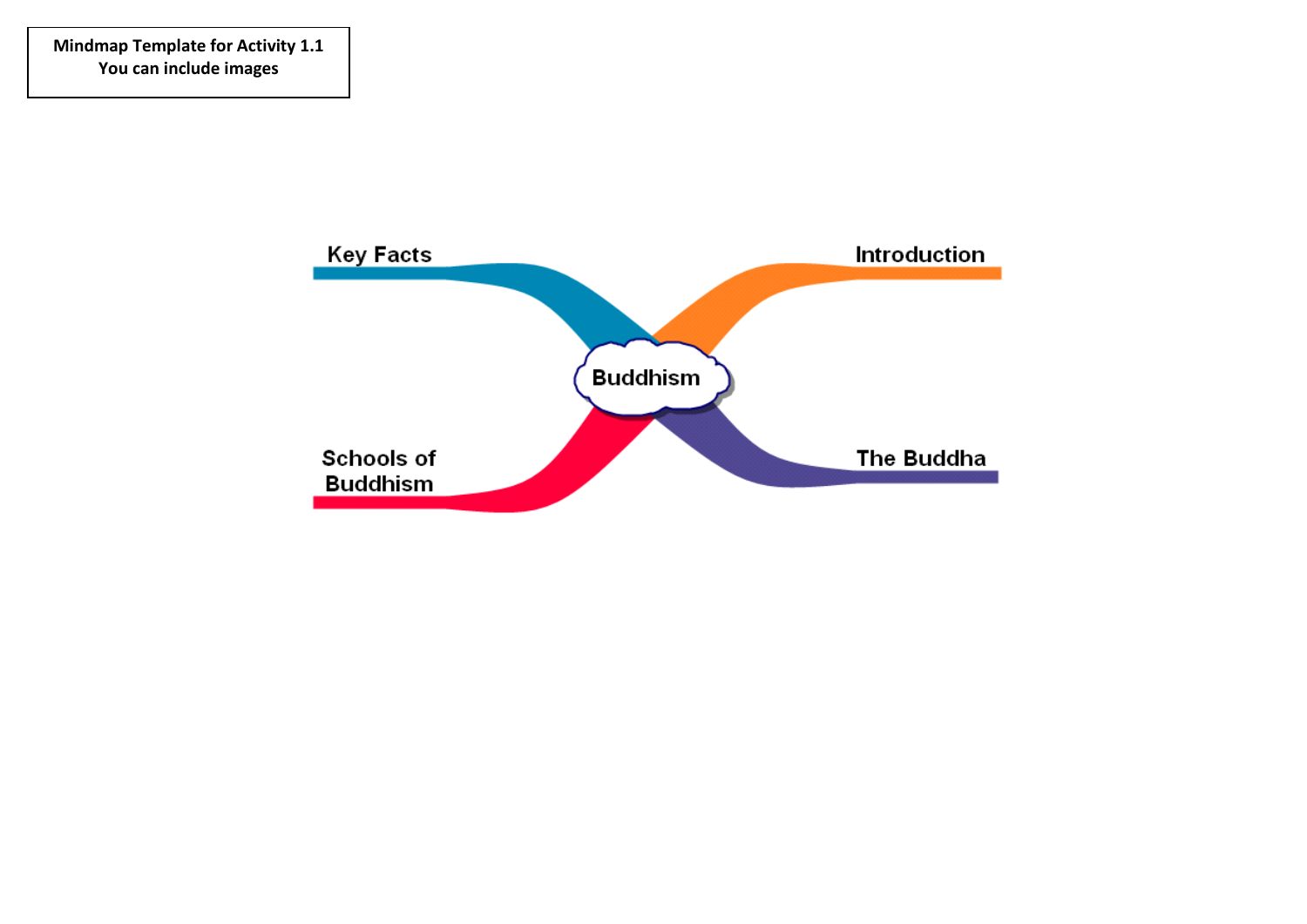

Religions are concerned with what it means to be human and how we answer 'The big questions' of life. For example: What should we aim for in life? What is life like? How can we live a good life? (and what does 'a good life' mean?)

Central to –perhaps- being able to answer these questions is the issue of what it means to be human. By reflecting on what human existence is like, we can see what the problems might be and how we might solve them.

In this pack we are going to look at some of the answers that Buddhists would be likely to give to some of these questions. Before we do, it will be helpful to think about your own ideas and your experiences of what it means to be a human being. We are all different in many ways – we look different, have different lives and experiences – but we all have the common experience of living a human life… or do we?

#### **Student Activity 2**

Think about, discuss and record your class's ideas and answers to these questions:

- (a) What does it mean to live a 'good life'??
- (b) What different things make a human being?
- (c) What makes human life happy and enjoyable?
- (d) What makes human life unhappy and difficult?
- (e) What do human beings need for survival?
- (f) Is happiness and/or unhappiness have the same meaning for all humans?
- (g) Do you think the 'big questions' can be answered? Should we try?

For each of the questions above, think about your own life and how the way you live it is linked to the question.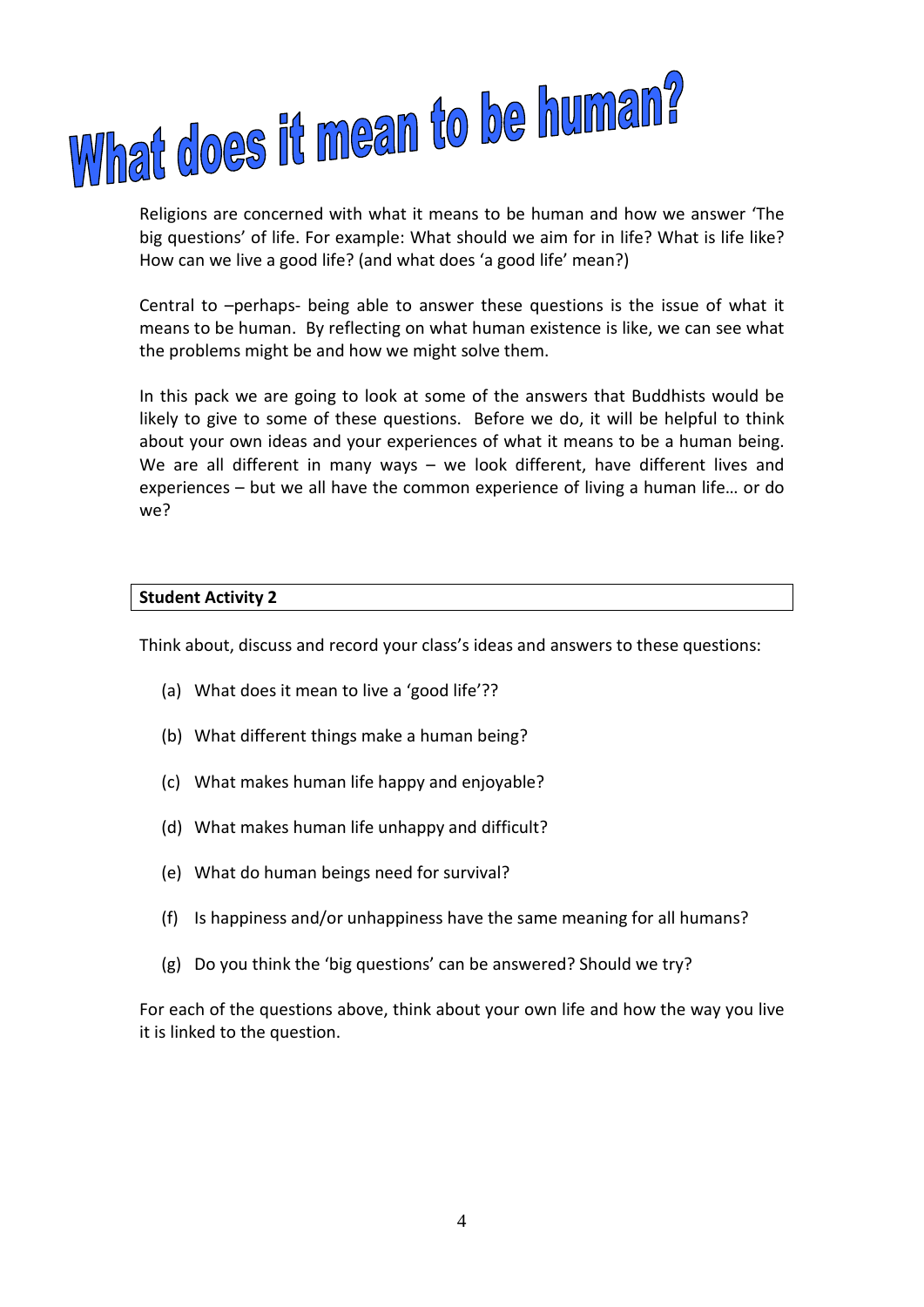# Watch the following video: Dalai Lama - [Human Being](http://www.educationscotland.gov.uk/video/d/humanbeing.asp)



Reflective questions:

- What definition is given here of a human being??
- Do you agree with this definition? Give reasons for your answer
- In the clip it is said that humans are the same as insects and animals as we have the same desires and wants. What do you think of this? Explain your answer.
- What is said in the clip about human intelligence?
- What other information about Buddhism do you learn from this clip, and what questions does this information raise for you?

#### *What does it mean to give reasons for your answer?*

If you are asked to give reasons for your answer it is important to know what is expected of you. You must explain what you mean and give a reasoned justification of what you have stated. You must give further detail and additional explanation or examples.

Buddhism teaches that life is about suffering and 'unsatisfactoriness' and offers a way to overcome this in life. Buddhism is unique among world religions as there is no belief in a personal god. Buddhism is based on human experience and potential. Buddhism teaches a way of life that avoids extremes. It offers 'a Middle Way' between a life of self-indulgence and a life of self-denial. So in place of belief in a god, Buddhism concentrates on the actions of the individual human being.

Buddhists believe that all existence depends upon conditions – in other words, that nothing can exist in isolation. For example, a fish cannot survive without water and a human cannot survive without air to breathe.

In order to truly understand the nature of life we must turn to the founder of Buddhism, It is in his life that the teachings of Buddhism are reflected, and it is from his teachings that we can work out the means of achieving the goals of Buddhism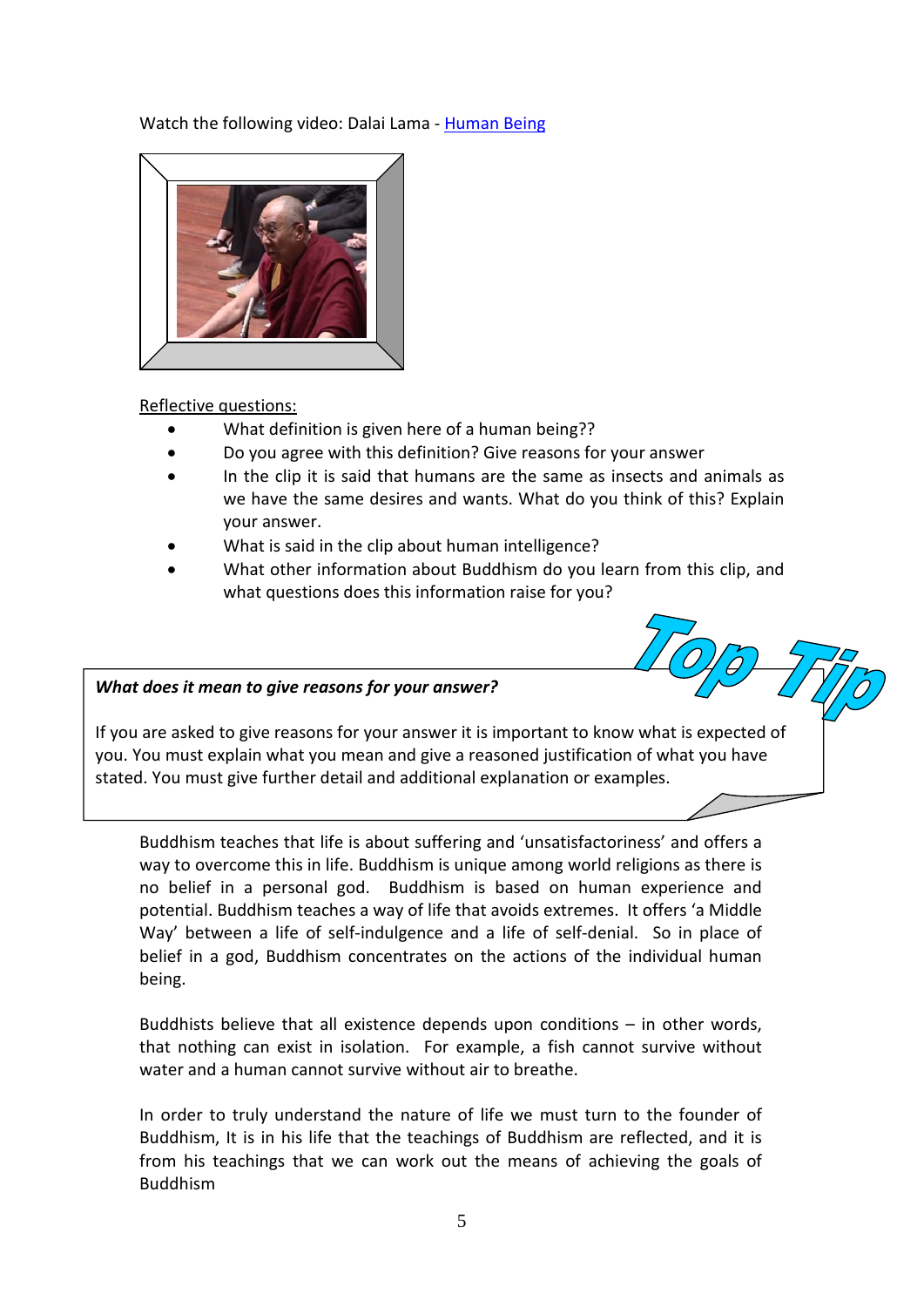#### **The life of the Buddha**

Buddhism is named after the title given to its founder Siddhatta Gautama – the Buddha. He was born into a wealthy family in Kapilavastu in Northern India, in about 563 BCE.

Siddhatta grew up in a royal palace surrounded by luxury. He wanted for nothing. However, he was confined to a life within the palace as his father tried to shield him from the world outside.

At the age of twenty-nine, Siddhatta grew dissatisfied and began to think seriously about his life and what it meant. On excursions from the palace with his charioteer Channa, Siddhatta saw four sights which changed his life. He saw an old man, a sick person, a corpse and a holy man. These four sights led to Siddhatta's decision to leave the palace and become a wandering holy man.

There were many teachers at this time claiming to have the answers to questions in life and methods for achieving peace of mind. At first Siddhatta trained in meditation, but he became dissatisfied with this: it did not offer the complete release he was looking for. He then began to follow an extremely ascetic life. He spent long periods of time standing or sitting in the same position, in solitude, without food and without washing.

While all of these things helped him to develop greater self-control, to conquer feelings of fear, desire and disgust, and to have greater mental control, they still did not answer his questions about life. Siddhatta almost starved himself to death in this quest. But in the end he gave up this austere way of life. He rejected the idea of a strictly ascetic life just as he had rejected the rich, luxurious and indulgent one. By the age of thirty-five Siddhatta had experienced two extremes of lifestyle and had still not found satisfaction in his quest. Determined to fulfil this he sat down under a Bo tree and vowed to meditate until he achieved enlightenment.

After Buddha became enlightened he was able to help others towards enlightenment by teaching the Dharma. He decided he would do this for the five ascetics that he had lived with in the years before. His first sermon is known as the Sermon of Benares. It was given at the deer park at Sarnath by the Varanasi (once called Benares).

His first sermon is also known as the Deer Park Sermon or the Setting in Motion of the Wheel of the Law, in which he explained the Four Noble Truths. For the next forty-five years, or the remainder of his life, the Buddha travelled around India teaching people from all walks of life.

Buddhists take refuge in the Buddha to recognise not only that he was a historical person but also to recognise the possibility of their own enlightenment. Dharma can mean many things. It can mean the ultimate truth or reality of life. It can also mean the teachings of the Buddha. Some Buddhists talk of practising the Dharma. Some have said it is the Buddhist word for Buddhism. Buddha's teaching pointed to the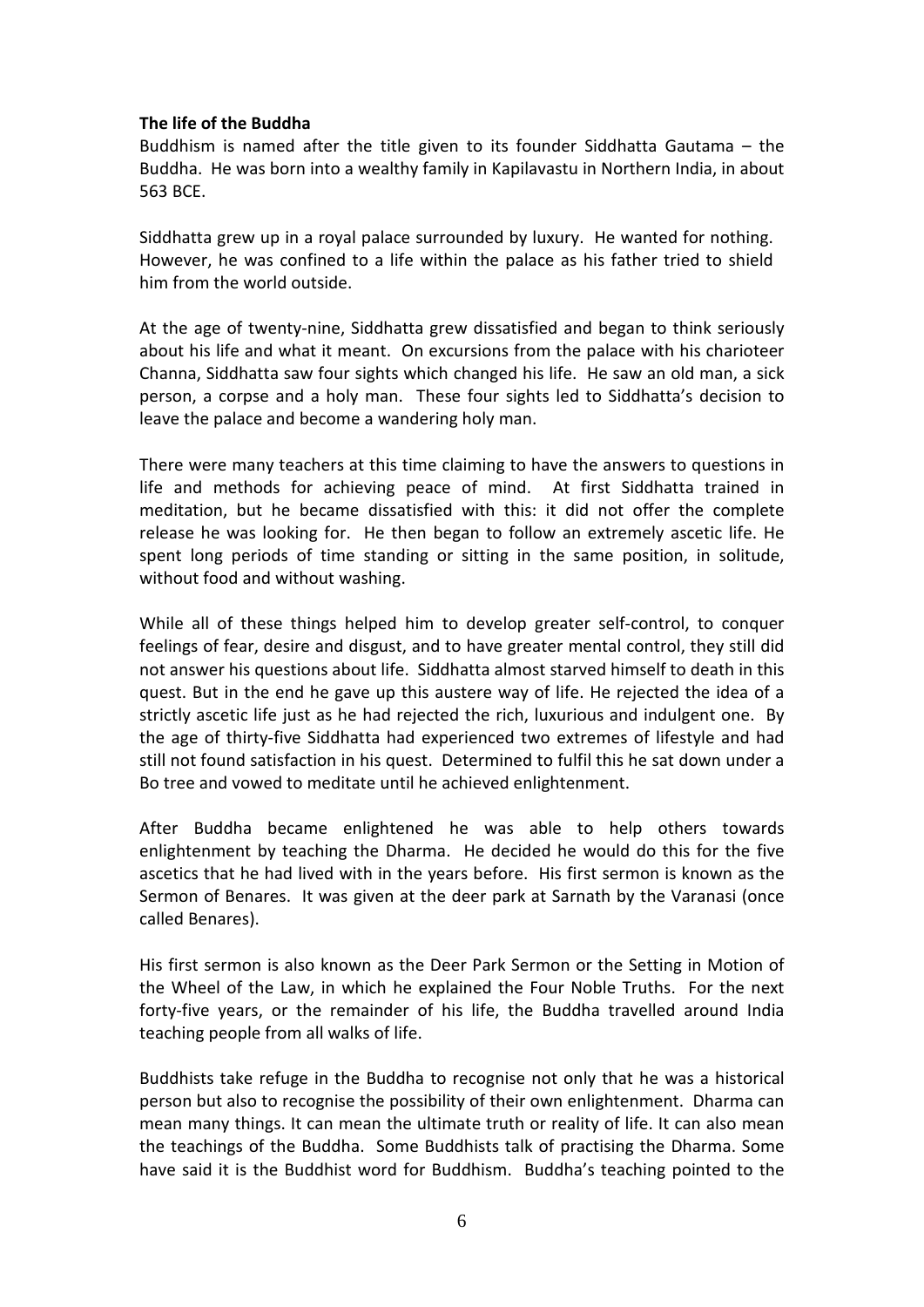truth and it said that by practising his teaching people are living a truthful life. The Dharma is open to everyone.

The Dharma is the Fourth Noble Truth. It is not the source of enlightenment but rather indicates the way. Buddha refused to answer questions of a metaphysical nature – questions about the universe, life and life after death. He did this because he felt that there are no straightforward answers to these questions. Humans only have the capacity to ask limited questions because they have limited knowledge.

Buddha said that asking these questions and searching for answers are irrelevant in trying to overcome and remove suffering.

Dharma is the term given to Buddhist teaching. The term can refer to a particular teaching such as the Four Noble Truths, a collection of scripture like the Pali Canon, or to the whole of Buddhist teaching. Dharma is sometimes translated as 'The Way', as it shows what Buddhists should do in order to gain enlightenment.

The main purpose of Buddha's teaching was to help people overcome suffering and achieve happiness, not to teach about 'everything'. A popular image which demonstrates the practical nature of Buddha's teaching is: If a man has been shot by a poisoned arrow he does not sit around discussing the make, type and quality of the arrow he has been shot with. Nor does he then discuss who shot the arrow and why. Rather the first thing that the man does is to try to remove the arrow!

The Dharma has also been likened to a raft. A person may use a raft to cross a river. The person guides and steers the raft as best as he can to reach his chosen destination. A raft is also something that you set aside once you have reached your destination.

After Buddha's death a gathering of arhats agreed on one version of the Dharma. Ananda, as one of Buddha's closest disciples, recited every teaching the Buddha had taught. These sayings of the Buddha were eventually written down and became the Sutta Pitaka section of the Pali canon.

It is important to note that the teachings of Buddhism, the beliefs and practices are reflected in the life of the Buddha.

#### **Activity**

Write a report about the Life of the Buddha, in this report you should include:

- Descriptive accounts of each aspect of the Buddha's life: His journey towards enlightenment: The consequences of his enlightenment
- Explanation about how each of the aspects of the Buddha's journey towards enlightenment contributed to his understanding of his role in life
- Consideration of questions raised by each of the aspects of the Buddha's journey towards enlightenment and raise by the consequences of his enlightenment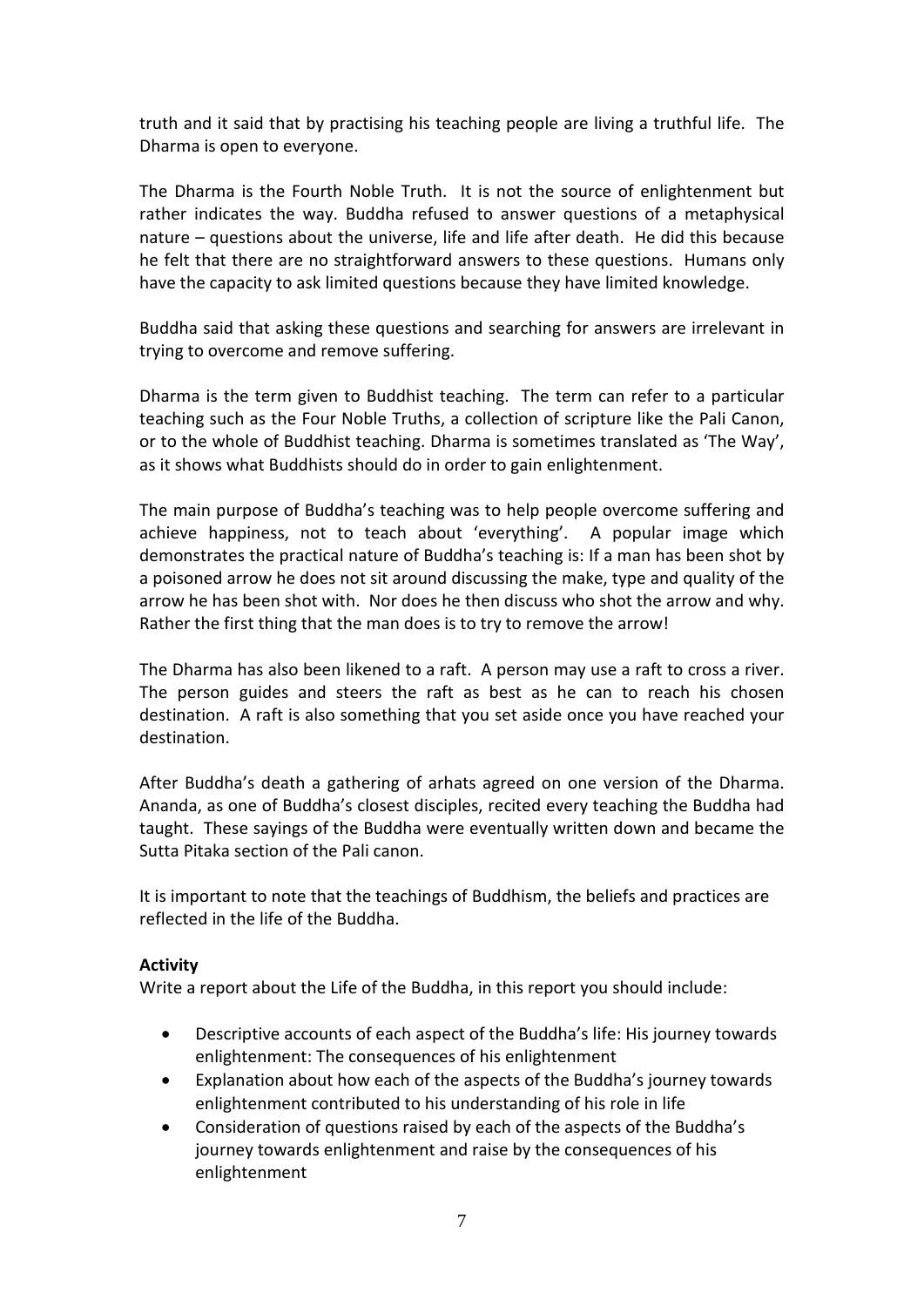NB You may well have studied the details of the Buddha's life previously. At this stage of your learning, you are now using this knowledge and understanding to critically analyse these aspects of Buddhism.

# **The teachings of the Buddha**

The Buddha taught about the nature of existence and about what it means to be human.

Watch the following video: Dalai Lama - [Major issues](http://www.educationscotland.gov.uk/video/d/majorissues.asp)



Reflective questions:

- In the clip, what major issues facing the world today are mentioned??
- Do you think that the ways people interact in the world today are the cause of the world's problems? Explain your answer.
- Could the world's problems be solved if humans worked together more to solve them?

# What is Dukkha?

Dukkha is suffering or the unsatisfactoriness of life. Buddhists believe that it is caused by desire. If you desire something, but cannot have it, then you suffer - you experience dukkha.

Walpola Rahula in "What the Buddha Taught", describes dukkha as being a happiness of many things including renunciation, detachment, physical and mental happiness. Therefore, dukkha is not necessarily pessimistic.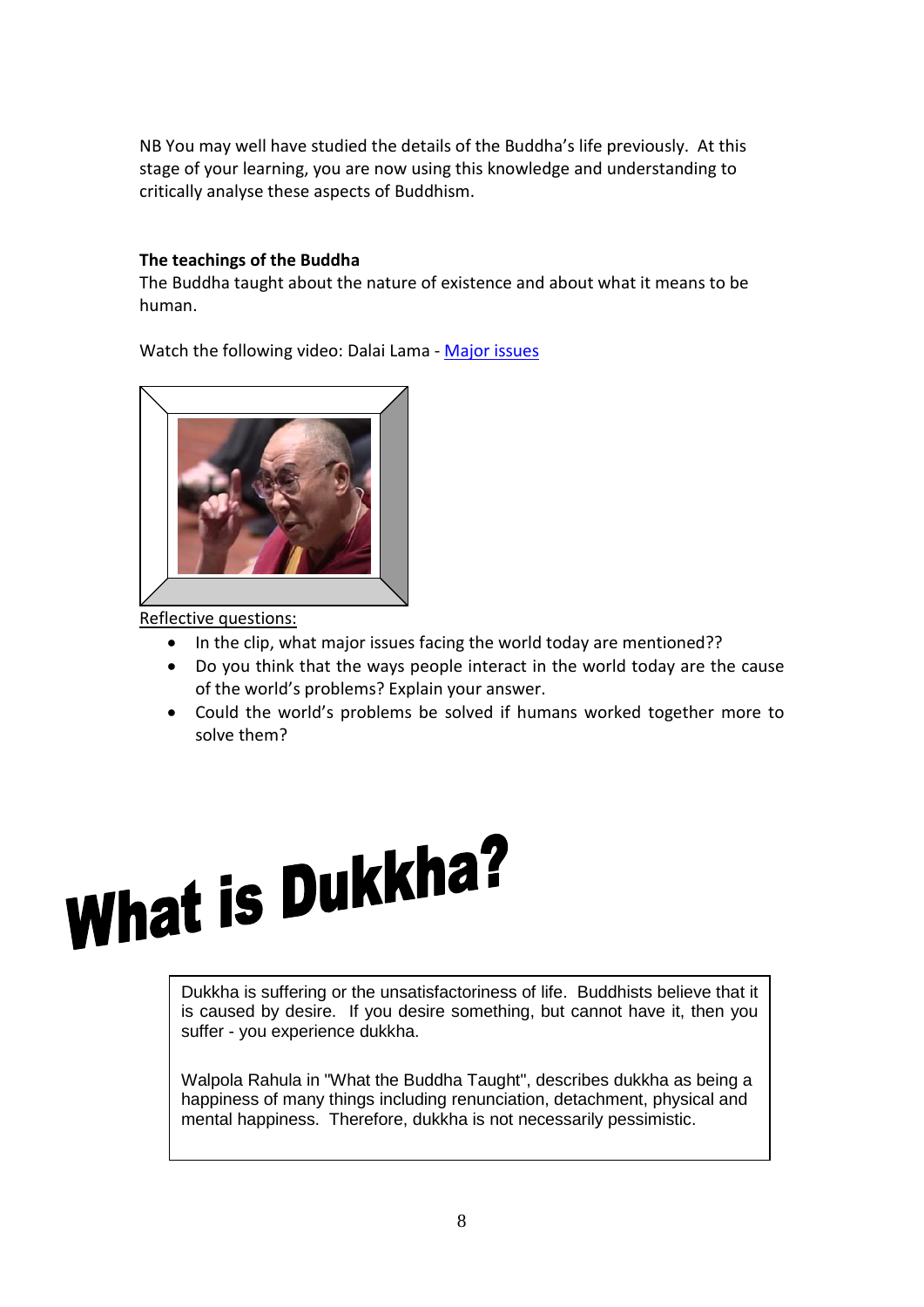At the heart of Buddhism, lies the fact that all life involves suffering.

There are many important questions in life for which people are constantly seeking answers. For the Buddha, even these questions took a back seat. His search was to find an end to suffering.

In Buddhism, suffering or 'Dukkha' is understood in a very broad sense as:

## **UNSATISFACTORINESS**

#### **IMPERMANENCE**

#### **IMPERFECTION**

## **Activity**

- 1. Discuss whether these three words accurately describe what life is like for most individuals (think of specific situations in life). .
- 2. Consider what, in your own life, might be described as 'unsatisfactory, impermanent and imperfect'.
- 3. Do you think it is ever possible that life for everyone could be satisfactory, permanent and perfect?
- 4. Discuss how unsatisfactoriness in life could be ended. Should it be ended?
- 5. Write a summary paragraph (at least 100 words) explaining the extent to which you agree/disagree with this aspect of Buddhist teaching.

#### **A Buddhist explains the causes of Dukkha:**

Each and every time we get cross, frustrated, embittered, and when things do not go the way 'I' want them to go, we are in Dukkha and we have allowed an infantile habit to control us. It is these automatic and generally infantile habits that are the direct cause of Dukkha, and in Buddhism they are called the 'Cankers', the addictions that stain the mind.

#### **Activity**

1. Discuss to what extent an emphasis on 'we', 'mine' and 'I' is the cause of Dukkha in your experience. (ie. Suffering caused by what you want, what makes you happy/unhappy). Are humans naturally selfish? Is selfishness always wrong?

2. Read, then cut out at least 2 examples of Dukkha from a newspaper. For each example explain what form of Dukkha it is, and what the probable cause is. (Each explanation should be completed in about 50-100 words)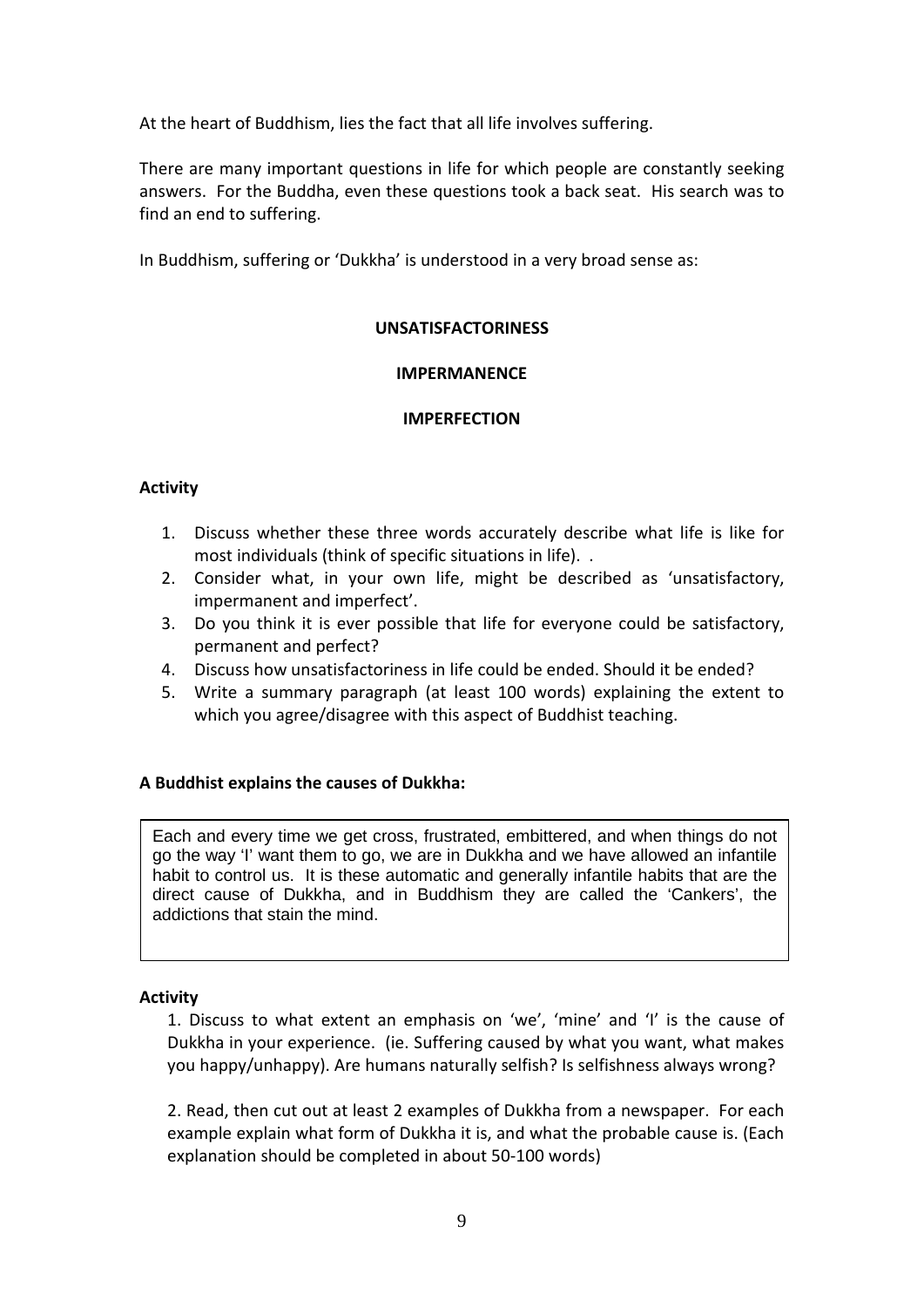3. Think again about Dukkha and how it could be ended. Using the information you have gathered so far, write a short report describing the concept of Dukkha (in its different forms – physical, mental, personal, and worldwide), and how Dukkha can cease. Your report should be at least 150 words.

Watch the following video: Dalai Lama – ['Me' or 'I'](http://www.educationscotland.gov.uk/video/d/meori.asp)



Reflective questions:

- The clip here refers to effect of a focus on "Me" or "I" has on someone. What do you think about this? Should everyone stop thinking in terms of "me" or " $'$ ?
- According to the clip, what impact does a selfish attitude have on a person?
- In the clip, "opening the inner door" is referred to. What do you think this means?



In the Dhammapada (Sayings of the Buddha) the following is said:

*If a man watches not for NIRVANA, his cravings grow like a creeper and he jumps from death to death like a monkey in the forest from one tree without fruit to another.*

*And when his cravings overcome him, his sorrows increase more and more, like the entangling creeper called birana.*

*But whoever in this world overcomes his selfish cravings, his sorrows fall away from him, like drops of water from a lotus flower.*

*Therefore in love I tell you, to you all who have come here: Cut off the bonds of desires, as the surface grass creeper called birana is cut for its fragrant root called usira. Be not like a reed in a stream which MARA, the devil of temptation, crushes again and again.*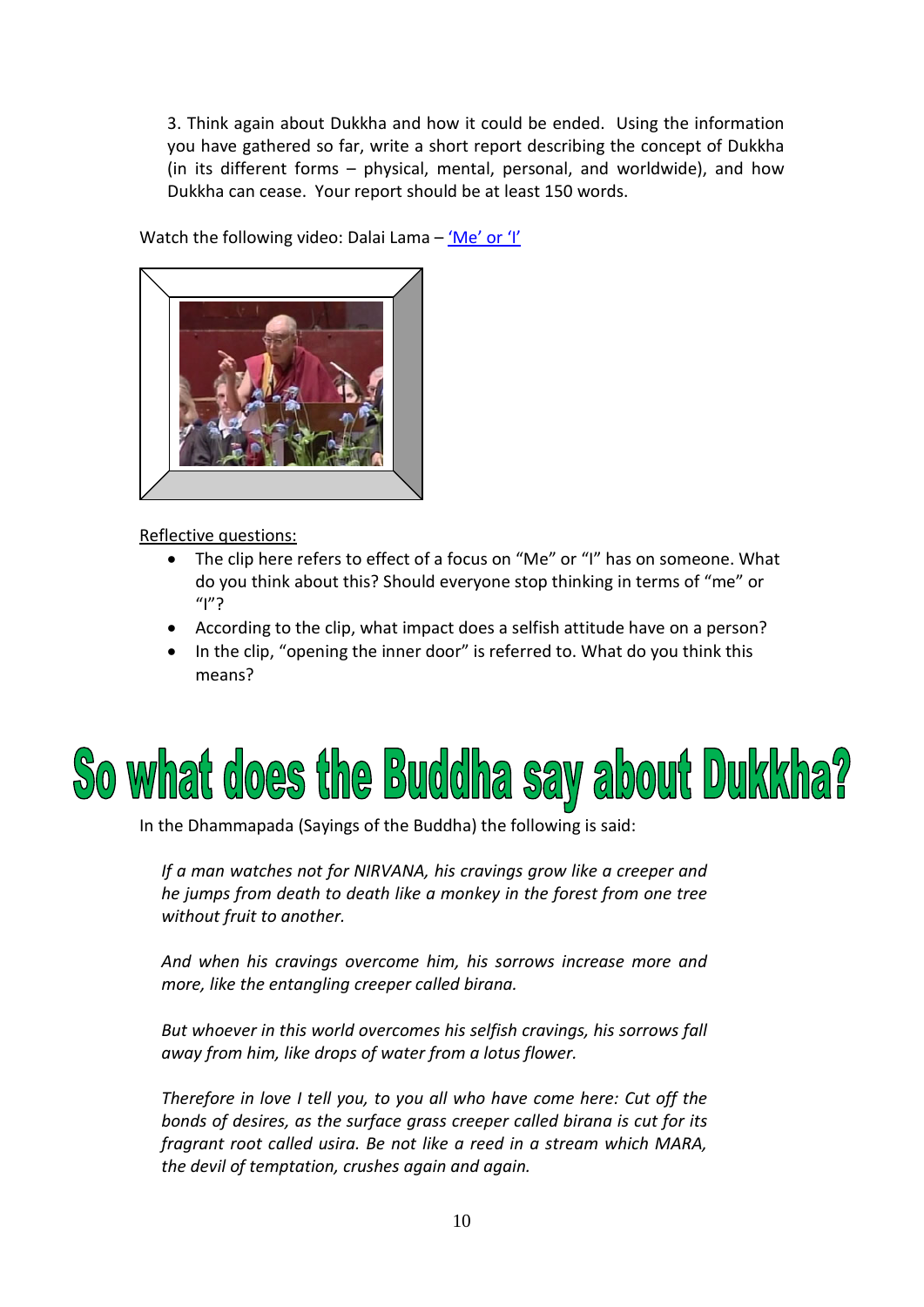*Just as a tree, though cut down, can grow again and again if its roots are undamaged and strong, in the same way if the roots of craving are not wholly uprooted sorrows will come again and again.*

*When the thirty-six streams of desire that run towards pleasures are strong, their powerful waves carry away that man without vision whose imaginings are lustful desires.*

*Everywhere flow the streams. The creeper of craving grows everywhere. If you see the creeper grow, cut off its roots by the power of wisdom.*

*The sensuous pleasures of men flow everywhere. Bound for pleasures and seeking pleasures men suffer life and old age. Men who are pursued by lust run around like hunted hares. Held in fetters and in bonds they suffer and suffer again.*

# **Source Analysis**

- 1 What do you think is meant by the statement that your "cravings grow like a creeper"?
- 2 Do you agree that getting rid of craving will lead to overcoming suffering? How might this happen?
- 3 Explain what you understand by the analogy of the roots of craving and craving coming back?
- 4 How might wisdom lead to you overcoming craving?
- 5 What do you think humans crave that might cause them to suffer?

Watch the following video: Dalai Lama [-Selfless attitude](http://www.educationscotland.gov.uk/video/d/selflessattitude.asp)



Reflective questions:

- In this section, assess the impact of a selfless attitude and a compassionate mindset might have on life.
- How easy do you think it is to become more selfless and more compassionate?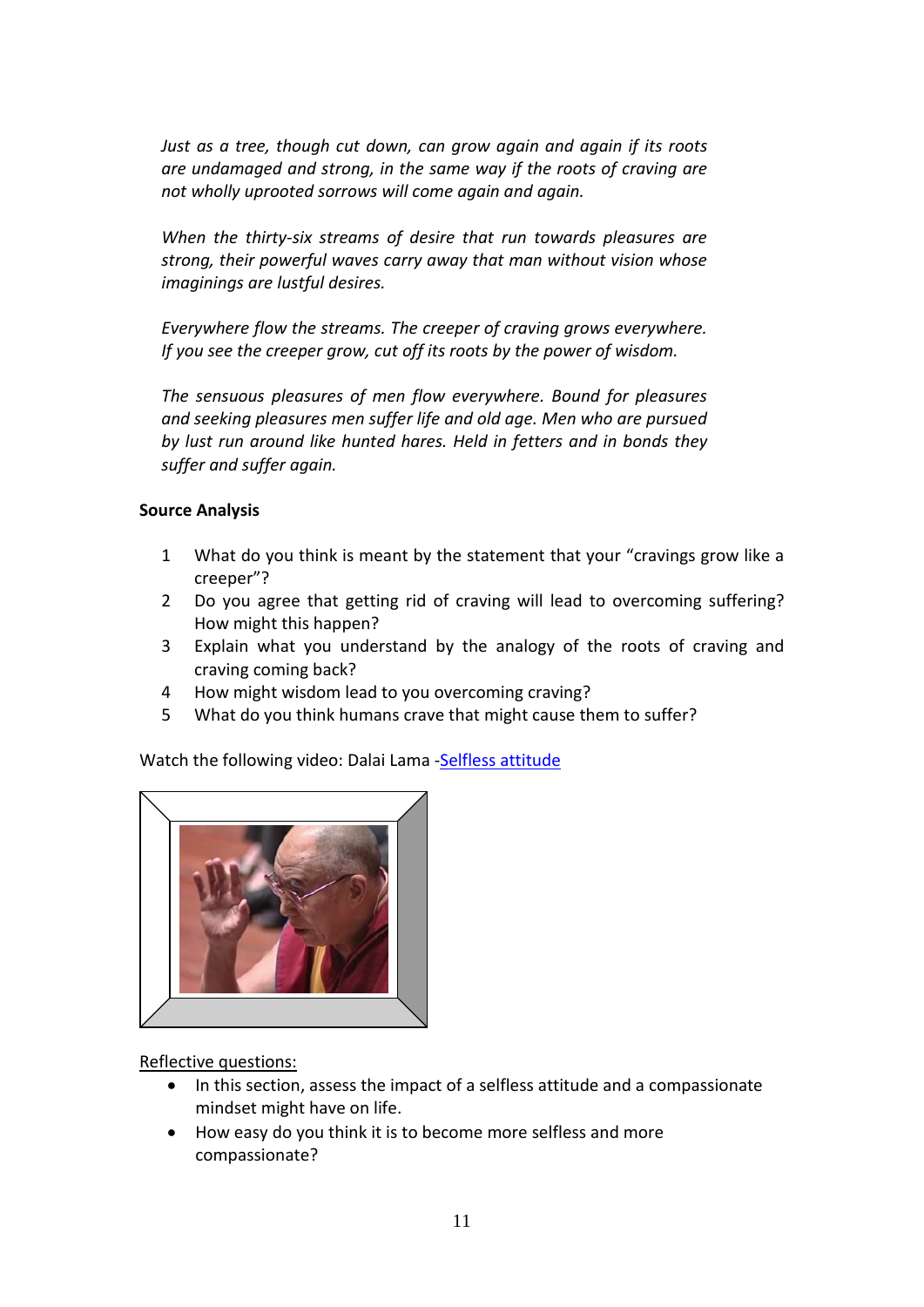# **Source Work**

*Consider this body! A painted puppet with jointed limbs, sometimes suffering and covered with ulcers, full of imaginings, never permanent, forever changing.*

*This body is decaying! A nest of diseases, a heap of corruption, bound to destruction, to dissolution. All life ends in death.*

*Look at these grey-white dried bones, like dried empty gourds thrown away at the end of the summer. Who will feel joy in looking at them?*

*A house of bones is this body, bones covered with flesh and with blood. Pride and hypocrisy dwell in this house and also old age and death.*

*The glorious chariots of kings wear out, and the body wears out and grows old; but the virtue of the good never grows old, and thus they can teach the good to those who are good.*

*If a man tries not to learn he grows old just like an ox! His body indeed grows old but his wisdom does not grow.*

*I have gone round in vain the cycles of many lives ever striving to find the builder of the house of life and death. How great is the sorrow of life that must die! But now I have seen thee, housebuilder: never more shalt thou build this house. The rafters of sins are broken, the ridge-pole of ignorance is destroyed. The fever of craving is past: for my mortal mind is gone to the joy of the immortal NIRVANA.*

*Those who in their youth did not live in self-harmony, and who did not gain the true treasures of life, are later like long-legged old herons standing sad by a lake without fish.*

*Those who in their youth did not live in self-harmony, and who did not gain the true treasures of life, are later like broken bows, ever deploring old things past and gone.*

Source: Dhammapada 147-156